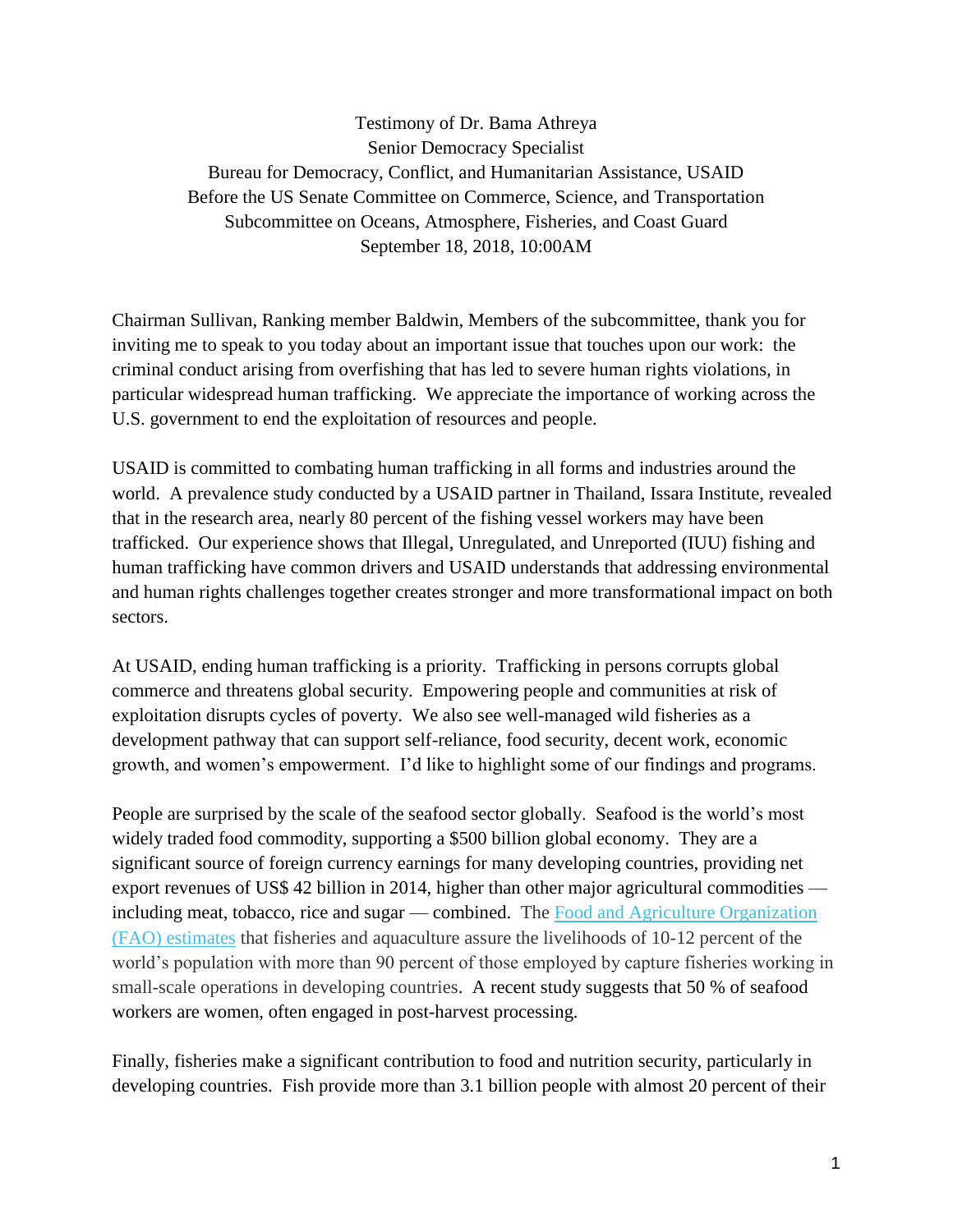animal protein. But maintaining and enhancing these benefits requires us to unwind the unvirtuous spiral we've described by creating the reverse situation where sustainable fisheries support decent work.

USAID has actively focused on the issue of human trafficking in fisheries since 2014, when we raised this problem within U.S. Government interagency discussions about IUU fishing. We have seen how **overexploitation and illegal exploitation of fishery resources is one of the drivers for labor abuse in fisheries.** Scarce fish means fisheries are less profitable, trips are longer and more dangerous, and fishers are more isolated. These conditions create a "pull" for labor abuses as ship owners and captains look for fishing crew to work under poor conditions. At the same time, boats crewed by fishers working under these exploitive conditions continue to drive over-fishing and are also associated with illegal fishing behaviors.

**For the past few years, USAID has been an influential convener within the government as well as the broader donor community.** We have regularly convened U.S. Government colleagues from State, Commerce, Labor, Homeland Security, and the U.S. Trade Representative to coordinate our work and identify trends and opportunities; and we've facilitated a number of events with the broader donor community in both Washington, D.C. and in Southeast Asia. As a result, USAID investments have been consistently aligned with broader U.S. government priorities in this area, and with the programmatic investments of other funding agencies and private donors.

In developing our programs we coordinate closely with other U.S. agencies that also address this issue, including State/JTIP and Department of Labor's Bureau of International Labor Affairs. We also coordinate with other donor agencies.

Indeed one of our main projects, the Seafood Alliance for Legality and Traceability (SALT) is an example of how we are directly investing in collaboration. The SALT initiative is a partnership with the Packard Foundation, Moore Foundation and Walton Family Foundation to form a global alliance for knowledge exchange and action to promote legal and sustainable fisheries through improved transparency in seafood supply chains. SALT brings together the seafood industry, governments, civil society groups, academics and other stakeholders to accelerate learning and support collaboration on innovative solutions for legal and sustainable seafood, with a particular focus on traceability–the ability to track the movement of seafood through supply chains. The program has held three global workshops since its launch in October 2017, each of which have included human rights activists and experts working to end human trafficking in this sector. Going forward, specific activities will be driven by the collective recommendations from these workshops. We believe new transparency and traceability solutions will directly benefit workers on boats, as participants stated in our most recent workshop in Bangkok, by "making the invisibles visible."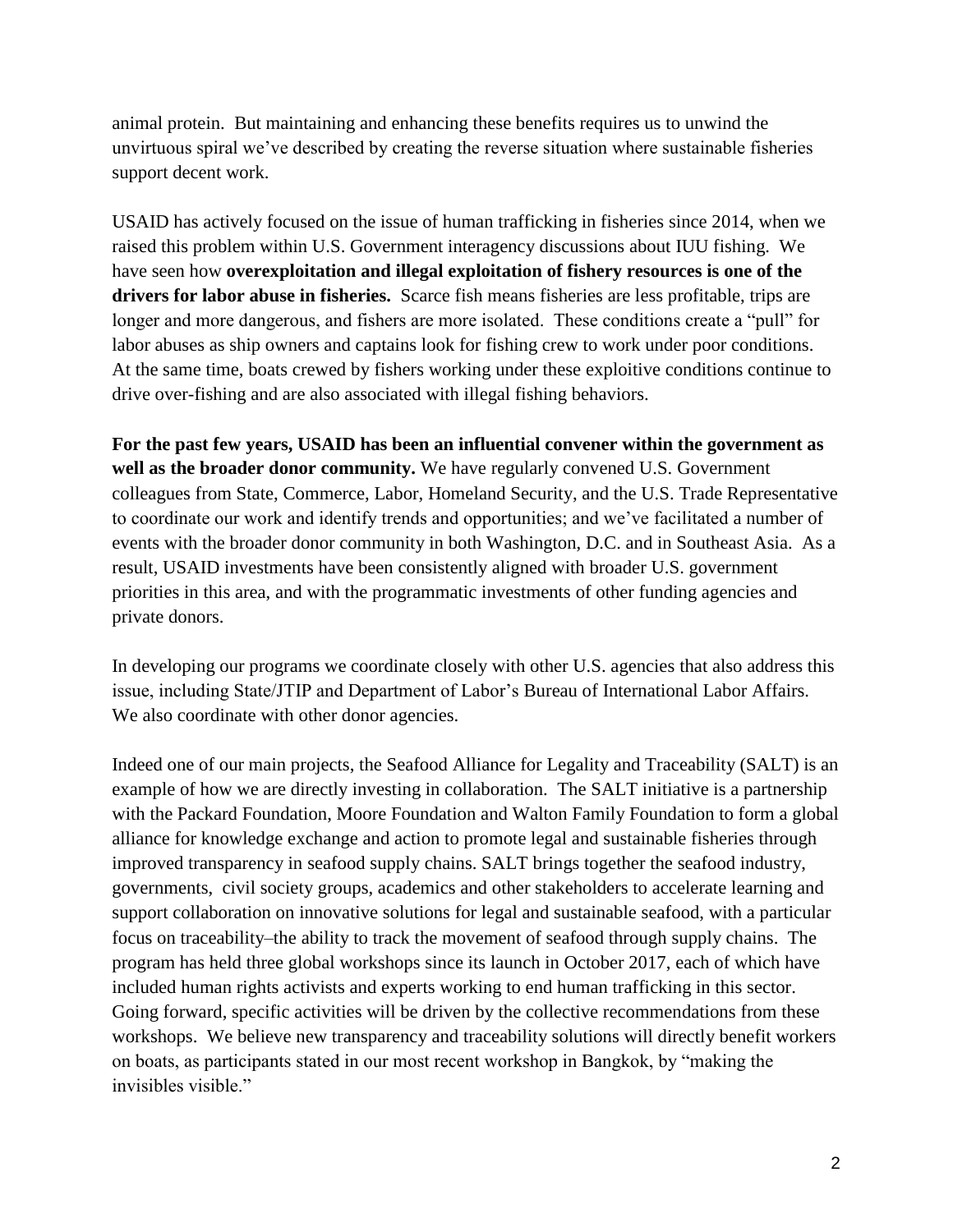Technology for the detection of crimes at sea is a consistent refrain in our programming. We have investments in tech-enabled detection programs to address labor exploitation and to improve fisheries management to achieve ecological sustainability and conserve marine biodiversity. Our key programs in these areas are focused on Southeast Asia, which produces 50% of the world's seafood and is recognized as a hotspot for human trafficking in fisheries.

I'd like to describe two relevant projects using technology to detect human trafficking at sea. **Golden Dreams**, implemented by Thailand-based Issara Institute and also supported by the Walmart Foundation, uses social media to connect migrant workers at risk with each other through a Burmese-language smartphone app, to revolutionize safe migration, jobseeker empowerment, ethical sourcing due diligence, and anti-human trafficking. The app serves as a platform for learning and exchanging information, reviews, ratings, comments, and advice about employers, recruiters, and service providers, in both home and destination countries.

**The IM@Sea project**, implemented by the International Labor Rights Forum (ILRF) in partnership with Iridium Go! explores how satellite-based vessel-tracking technology can advance U.S. efforts to identify and counter human trafficking in the global fishing industry. With narrowband satellite devices, video cameras, data collection tools, and a risk assessment system, ILRF and IM@SEA partners tested a sophisticated, cost-effective way to generate labor and environmental risk profiles on two fishing vessels with a small trial set of crew. This project recognized that trust is as important as technology, and built a protocol, including binding agreements with vessel owners, that can be replicated to foster more ethical practices on fishing vessels.

On the sustainability side, the **Oceans and Fisheries Partnership** is a collaboration between USAID and the Southeast Asian Fisheries Development Center (SEAFDEC) that works to strengthen regional cooperation to IUU fishing, promote sustainable fisheries and conserve marine biodiversity in the Asia-Pacific region through the development of transparent and financially sustainable Catch Documentation and Traceability (CDT) systems to help ensure that fisheries resources are legally caught and properly labeled. The program has documented labor conditions at both its main project sites, and is exploring ways to integrate labor practices into its approach.

I'd like to share one final example of our integrated approach to this issue: **USAID in Ghana** is addressing the challenge of child labor in fishing, particularly on Lake Volta, through its existing Feed the Future program implemented by the University of Rhode Island Coastal Resources Center. A community-based approach targeting parents and guardians who are in poverty and lack knowledge of the negative impacts of child labor is complemented with livelihoods support, resulting in children spending more time in school than fishing. The project partners have also